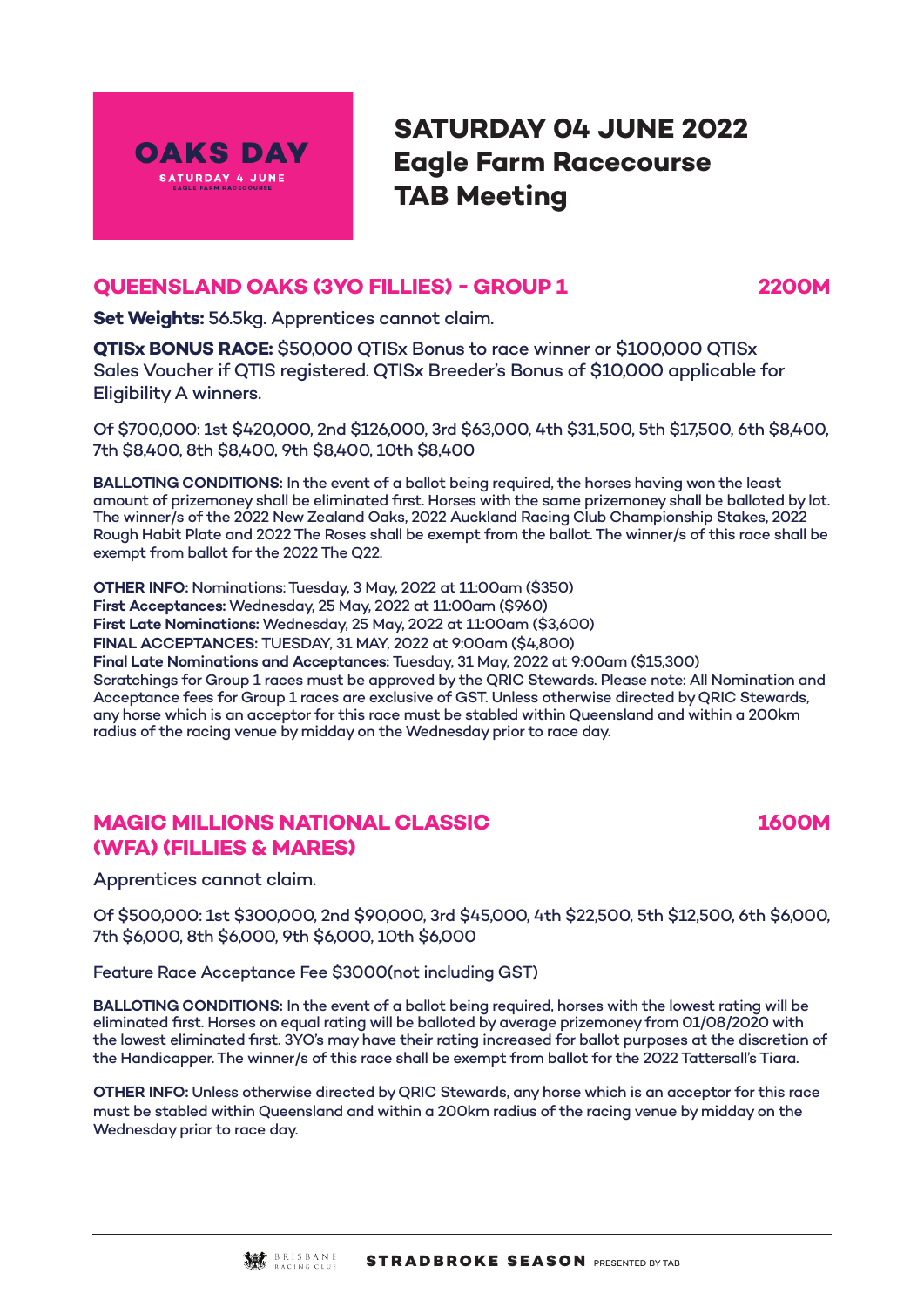### **MORETON CUP (3YO & UP) - GROUP 2 1200M**

### **Registered Name:** QTC Cup.

**Set Weights & Penalties:** 4YO & Up Entires & Geldings 55kg; 4YO & Up Mares 53kg; 3YO Colts & Geldings 54kg; 3YO Fillies 52kg. Apprentices cannot claim.

**QTISx BONUS RACE:** \$10,000 QTISx Bonus to race winner or \$20,000 QTISx Sales Voucher if QTIS registered. QTISx Breeder's Bonus of \$5,000 applicable for Eligibility A winners.

Of \$250,000: 1st \$145,000, 2nd \$46,250, 3rd \$23,750, 4th \$12,500, 5th \$6,875, 6th \$3,125, 7th \$3,125, 8th \$3,125, 9th \$3,125, 10th \$3,125

Feature Race Acceptance Fee \$1500(not including GST)

**PENALTIES** Applicable from August 1, 2020:

- 1. The winner of a Listed race (incl. R.L.) to carry an additional 0.5kg; more than one 1kg;
- 2. The winner of a Group 3 race to carry an additional 1kg; more than one 1.5kg;
- 3. The winner of a Group 2 race to carry an additional 2kg; more than one 2.5kg;
- 4. The winner of a Group 1 race to carry an additional 3kg; more than one 3.5kg.

Penalties are not cumulative.

**BALLOTING CONDITIONS:** In the event of a ballot being required, the horses shall be eliminated in the following order:

1. Horses which have received no weight penalty shall be eliminated by rating with the lowest rating first and horses with equal rating shall be balloted by lot.

2. Horses which have received the lowest weight penalty, and so on upwards until the field limit is reached.

3. Horses in the same weight penalty category shall be eliminated by rating with the lowest rating first and horses with equal rating shall be balloted by lot.

The winner/s of this race shall be exempt from ballot for the 2022 Stradbroke Handicap and Tattersall's Tiara.

# **QUEENSLAND DAY STAKES (3YO) - LISTED 1200M**

**Set Weights:** Colts & Geldings 57kg; Fillies 55kg. Apprentices cannot claim.

**QTISx BONUS RACE:** \$10,000 QTISx Bonus to race winner or \$20,000 QTISx Sales Voucher if QTIS registered. QTISx Breeder's Bonus of \$5,000 applicable for Eligibility A winners.

Of \$200,000: 1st \$116,000, 2nd \$37,000, 3rd \$18,000, 4th \$9,750, 5th \$5,500, 6th \$2,750, 7th \$2,750, 8th \$2,750, 9th \$2,750, 10th \$2,750

Feature Race Acceptance Fee \$1200(not including GST)

**BALLOTING CONDITIONS:** In the event of a ballot being required, the horses having won the least amount of prizemoney shall be eliminated first. Horses with the same prizemoney shall be balloted by lot.

### **SPEAR CHIEF HANDICAP - LISTED 1500M**

**Quality Handicap:** Max Hcp Wgt 61kg; Min Hcp Wgt 54kg. Apprentices cannot claim.

**QTISx BONUS RACE:** \$10,000 QTISx Bonus to race winner or \$20,000 QTISx Sales Voucher if QTIS registered. QTISx Breeder's Bonus of \$5,000 applicable for Eligibility A winners.

Of \$130,000: 1st \$75,400, 2nd \$23,400, 3rd \$11,700, 4th \$6,500, 5th \$3,250, 6th \$1,950, 7th \$1,950, 8th \$1,950, 9th \$1,950, 10th \$1,950

Feature Race Acceptance Fee \$780(not including GST)